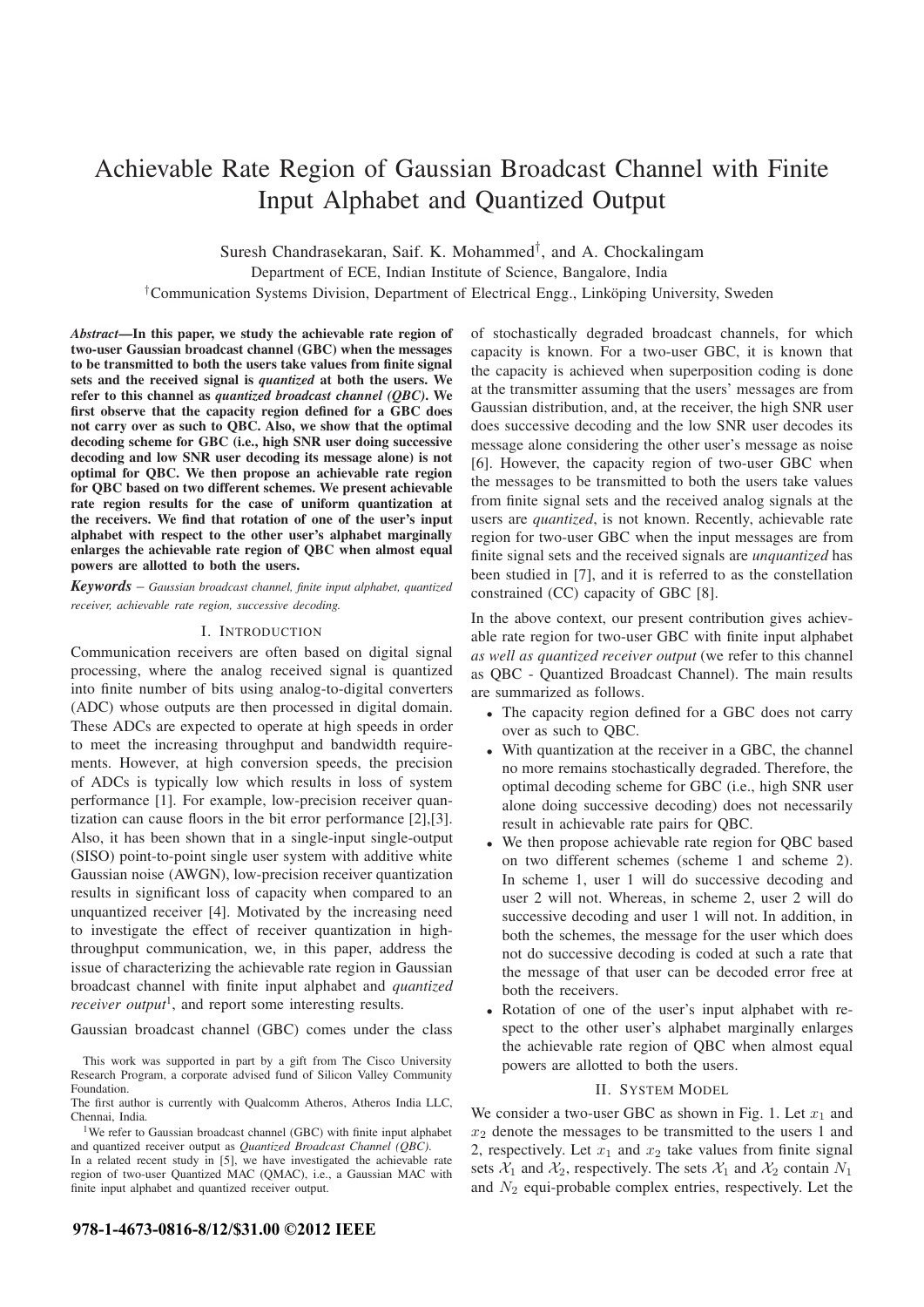

Fig. 1. (a) Two-user Gaussian broadcast channel with receiver quantization. (b) Equivalent discrete memoryless channel.

sum signal set of  $\mathcal{X}_1$  and  $\mathcal{X}_2$  be defined as

 $\mathcal{X} = \{x_1 + x_2 \mid x_1 \in \mathcal{X}_1, x_2 \in \mathcal{X}_2\}.$  (1) Let  $X^I$  and  $X^Q$  be defined as

$$
X^{I} \stackrel{\triangle}{=} \max_{a \in \mathcal{X}} |a^{I}|, \quad X^{Q} \stackrel{\triangle}{=} \max_{a \in \mathcal{X}} |a^{Q}|,
$$
 (2)

where  $a<sup>I</sup>$  and  $a<sup>Q</sup>$  represent the real and imaginary components of a, respectively. Let  $x \in \mathcal{X}$  be the message sent by the transmitter to the users 1 and 2 with an average power constraint P. We assume that the average power constraint on  $x_1$  is  $\alpha P$  and the average power constraint on  $x_2$  is  $(1-\alpha)P$ , where  $\alpha \in (0, 1)$ . Let  $z_1 \sim \mathcal{CN}(0, \sigma_1^2)$  and  $z_2 \sim \mathcal{CN}(0, \sigma_2^2)$ denote the AWGN at receivers 1 and 2, respectively. The SNR at user 1 (SNR1) is  $P/\sigma_1^2$  and the SNR at user 2 (SNR2) is  $P/\sigma_2^2$ . The received signals at user 1 and user 2 are given by

 $y_1 = x + z_1 = x_1 + x_2 + z_1,$  (3)

$$
y_2 = x + z_2 = x_1 + x_2 + z_2. \tag{4}
$$

The received analog signals,  $y_1$  at user 1 and  $y_2$  at user 2, are quantized independently, resulting in outputs  $r_1$  at user 1 and  $r_2$  at user 2. The complex quantizer at each user is composed of two similar quantizers acting independently on the real and imaginary components of the received analog signal. The real and imaginary components of the quantized output for the users 1 and 2 are then given by

$$
r_1^I = \mathbf{Q}_{b_1}(y_1^I), \quad r_1^Q = \mathbf{Q}_{b_1}(y_1^Q), \tag{5}
$$

$$
r_2^I = \mathbf{Q}_{b_2}(y_2^I), \quad r_2^Q = \mathbf{Q}_{b_2}(y_2^Q), \tag{6}
$$

where the functions  $\mathbf{Q}_{b_1}$ .) and  $\mathbf{Q}_{b_2}$ .) model the quantizers having a resolution of  $b_1$  and  $b_2$  bits, respectively.  $\mathbf{Q}_{b_1}$  (.) is a mapping from the set of real numbers  $\mathbb R$  to a finite alphabet set  $S_{b_1}$  of cardinality  $2^{b_1}$ , i.e.,

$$
\mathbf{Q}_{b_1}: \ \mathbb{R} \mapsto \mathcal{S}_{b_1}, \quad \mathcal{S}_{b_1} \subset \mathbb{R}, \quad |\mathcal{S}_{b_1}| = 2^{b_1}, \quad (7)
$$

$$
\mathbf{Q}_{b_2}: \ \mathbb{R} \mapsto \mathcal{S}_{b_2}, \quad \mathcal{S}_{b_2} \subset \mathbb{R}, \quad |\mathcal{S}_{b_2}| = 2^{b_2}.\tag{8}
$$

Thus, the quantized received signals  $r_1$  at user 1 and  $r_2$  at user 2 take values from the sets  $\mathcal{R}_1$  and  $\mathcal{R}_2$ , respectively:

$$
\mathcal{R}_1 = \{r_1^I + jr_1^Q \mid r_1^I, r_1^Q \in \mathcal{S}_{b_1}\}, \quad |\mathcal{R}_1| = 2^{2b_1}, \quad (9)
$$

$$
\mathcal{R}_2 = \{r_2^I + j r_2^Q \mid r_2^I, r_2^Q \in \mathcal{S}_{b_2}\}.
$$
  $|\mathcal{R}_2| = 2^{2b_2}.$  (10)

Henceforth, we refer to the above system model as quantized broadcast channel (QBC).

## III. ACHIEVABLE RATE REGION OF QBC

In this section, we derive analytical expressions for the achievable rate region of two-user QBC.

Capacity and Degradedness in GBC: The capacity region of a two-user GBC is known [9],[10], and is given by the set of all rate pairs  $(R_1, R_2)$  satisfying

$$
R_1 \leq I(x_1; y_1 | x_2) \tag{11}
$$

$$
R_2 \leq I(x_2; y_2), \tag{12}
$$

assuming  $\sigma_1^2 < \sigma_2^2$ , where  $R_1$  and  $R_2$  represent the rates achieved by users 1 and 2, respectively. The optimal input distribution that attains the capacity is Gaussian. The optimal decoding scheme is that, user 1 does successive decoding (i.e., user 1 first decodes user 2's message assuming its own message as noise and subtracts the decoded user 2's message  $\hat{x}_2$  from its received signal  $y_1$ , and then decodes its own message from the subtracted signal  $y_1 - \hat{x}_2$ , and user 2 decodes its message by taking user 1's message as noise.

Definition 1. A broadcast channel is said to be physically degraded [9] if  $p(y_1, y_2|x) = p(y_1|x) p(y_2|y_1)$ .

Definition 2. A broadcast channel is said to be stochastically degraded [9] if its conditional marginal distributions are the same as that of a physically degraded broadcast channel; that is, if there exists a distribution  $p'(y_2|y_1)$  such that

$$
p(y_2|x) = \sum_{y_1} p(y_1|x) \ p'(y_2|y_1). \tag{13}
$$

GBC belongs to the class of stochastically degraded broadcast channels. In the following, we show that QBC, unlike GBC, is not stochastically degraded, and hence GBC capacity expressions do not carry over to QBC.

Degradedness in QBC: If QBC is stochastically degraded, then there must exist a  $p'(r_2|r_1)$  such that

$$
p(r_2|x) = \sum_{r_1} p(r_1|x) \ p'(r_2|r_1) \tag{14}
$$

for all  $r_2$  and x. Towards checking the existence of such a  $p'(r_2|r_1)$ , we define the following.

Let  $A \triangleq [A_{ij}]_{|\mathcal{X}| \times |\mathcal{R}_2|}, B \triangleq [B_{ik}]_{|\mathcal{X}| \times |\mathcal{R}_1|}$  and  $P' \triangleq$  $[P'_{kj}]_{|\mathcal{R}_1|\times|\mathcal{R}_2|}$  where<sup>2</sup>  $A_{ij} \triangleq p(r_2 = \mathcal{R}_2(j) | x = \mathcal{X}(i)),$  $B_{ik} \triangleq p(r_1 = \mathcal{R}_1(k) | x = \mathcal{X}(i))$  and  $P'_{kj}$  $\stackrel{\triangle}{=} p(r_2 =$  $\mathcal{R}_2(j)|r_1 = \mathcal{R}_1(k)$ . Solving (14) is same as finding a matrix P' such that  $A = BP'$  under the constraint  $\sum_j P'_{ij} =$ 

1,  $\forall i$  and  $P'_{ij} \geq 0$ ,  $\forall i, j$ . Equivalently, this can be written as the following convex optimization problem

$$
P' = \arg \min_{P \in \mathbb{R}^{|R_1| \times |R_2|}} \|A - BP\|_F^2 \quad s.t.
$$
  

$$
\sum_j P_{ij} = 1, \forall i \text{ and } P_{ij} \ge 0, \forall i, j, \quad (15)
$$

where  $\|.\|_F$  is the Frobenius norm. Observe that, the channel is stochastically degraded only if  $||A - BP'||_F^2 = 0$ . When both the users use the same quantizer resolution,

<sup>&</sup>lt;sup>2</sup>Assuming that the elements of the sets  $\mathcal{X}, \mathcal{R}_1$  and  $\mathcal{R}_2$  are ordered, we denote the *l*th element of the sets  $\mathcal{X}, \mathcal{R}_1$  and  $\mathcal{R}_2$  by  $\mathcal{X}(l), \mathcal{R}_1(l)$  and  $\mathcal{R}_2(l)$ , respectively.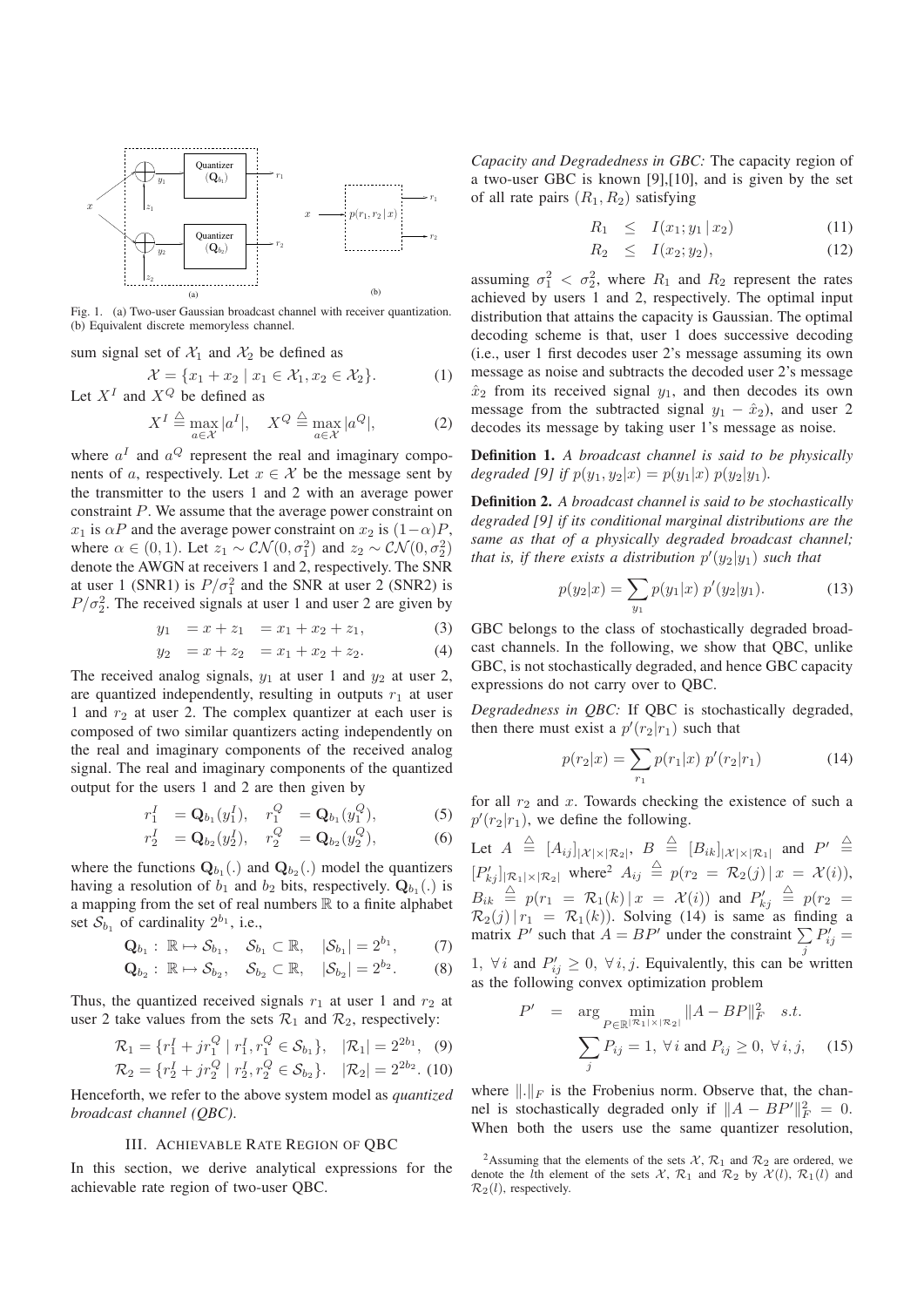

Fig. 2. Plot of the residual norm  $||A - BP'||_F^2$  as a function of  $b_1 = b_2 = b$ bits for different SNR combinations with  $\alpha = 0.7$ .

 $b_1 = b_2 = b$ , it is clear that the residual norm  $||A - BP'||_F^2 >$ 0,  $\forall b \leq \lfloor \frac{1}{2} \log_2(|\mathcal{X}| + 1) \rfloor$ . For  $b > \lfloor \frac{1}{2} \log_2(|\mathcal{X}| + 1) \rfloor$ also,  $||A - \overline{B}P'||_F^2$  is observed to be greater than zero by numerically solving (15) using convex programming tools; this is illustrated in Fig. 2. Fig. 2 shows the plot of the residual norm,  $||A - BP'||_F^2$ , for different SNR combinations when both the users use uniform receiver quantizers of same resolution. The input alphabet of user 1 is 4-QAM. User 2 uses  $45^{\circ}$  rotated 4-QAM. Therefore,  $|\mathcal{X}| = 16$ , and  $\lfloor \frac{1}{2} \log_2(|\mathcal{X}| + 1) \rfloor = 2$ . Observe that the residual norm in Fig. 2 is greater than zero even for  $b > 2$  (i.e., for  $b = 3, 4$ ), showing that the condition for stochastic degradedness is not satisfied for QBC.

#### A. Achievable rate region in QBC

As a consequence of QBC being not stochastically degraded, capacity expressions  $(11),(12)$  are not valid for QBC. Here, we obtain the achievable rate region for QBC based on two coding/decoding schemes. The motivation for the proposed scheme is explained below.

Motivation: We observed that, even in the presence of Gaussian noise with  $\sigma_1^2 < \sigma_2^2$ ,  $I(x_2; r_1)$  is *not always greater* than  $I(x_2; r_2)$ . Table I shows a listing of the mutual information for a two-user QBC when both the users use a 1-bit uniform quantizer and the input messages for both the users are from 4-QAM input alphabet at SNR1 = 10 dB and SNR2 =  $7$ dB. Observe that at  $\alpha = 0.6$  and 0.8,  $I(x_2; r_1) < I(x_2; r_2)$ , which implies non-degradedness.

| Mutual Information | $\alpha = 0.2$ | $\alpha = 0.4$ | $\alpha = 0.6$ | $\alpha = 0.8$ |
|--------------------|----------------|----------------|----------------|----------------|
| $I(x_1; r_1 x_2)$  | 0.08083        | 0.37272        | 0.93188        | 1.59350        |
| $I(x_1; r_1)$      | 0.00893        | 0.15668        | 0.71584        | 1.52160        |
| $I(x_1; r_2)$      | 0.03572        | 0.20718        | 0.60551        | 1.19670        |
| $I(x_2; r_1)$      | 1.52160        | 0.71584        | 0.15668        | 0.00893        |
| $I(x_2; r_2)$      | 1.19670        | 0.60551        | 0.20718        | 0.03572        |
| $I(x_2;r_2 x_1)$   | 1.31920        | 0.82872        | 0.43039        | 0.15825        |

MUTUAL INFORMATION FOR A 2-USER QBC WHEN BOTH USERS EMPLOY 1-BIT UNIFORM QUANTIZER AND INPUT MESSAGES FOR BOTH USERS ARE FROM 4-QAM ALPHABET AT SNR1= 10 DB, SNR2 = 7 DB.

Hence, user 1 can not decode user 2's message when  $I(x_2; r_1) < I(x_2; r_2)$  and the rate of user 2's message is  $I(x_2; r_2)$ , which, in turn, implies that user 1 can not do successive decoding. However, if we set the rate of user 2 to  $\min\{I(x_2; r_2), I(x_2; r_1)\}\$ , then it is guaranteed that both user 1 and user 2 can decode user 2's message and user 1 can do successive decoding.

Proposed Scheme: Based on the above observation, we obtain an achievable rate region for two-user QBC as follows. We consider two schemes characterizing two different coding/decoding procedures to get the achievable rate region.

Scheme 1: User 1 does successive decoding and user 2 decodes its message alone.

User 1 can achieve a rate of  $I(x_1; r_1 | x_2)$  by successive decoding (i.e., user 1 will cancel the interference due to user 2's message and then it will decode its own message) only when it can decode user 2's message error free. From the observations made in Table I, we know that  $I(x_2; r_1)$  is not always greater than  $I(x_2; r_2)$  and hence, for user 1 to decode user 2's message error free, user 2's information must be restricted to a rate of  $\min\{I(x_2; r_2), I(x_2; r_1)\}\$ . So, the set of achievable rate pairs  $(R_1^{(1)}, R_2^{(1)})$  when user 1 does successive decoding and user 2 decodes its message alone, is given by

$$
R_1^{(1)} \leq I(x_1; r_1 \mid x_2) \tag{16}
$$

$$
R_2^{(1)} \leq \min\{I(x_2; r_2), I(x_2; r_1)\}.
$$
 (17)

Scheme 2: User 2 does successive decoding and user 1 decodes its message alone.

User 2 can achieve a rate of  $I(x_2; r_2|x_2)$  by successive decoding only when the information to user 1 is restricted to a rate of  $\min\{I(x_1; r_1), I(x_1; r_2)\}\.$  Thus, the set of achievable rate pairs  $(R_1^{(2)}, R_2^{(2)})$ , when user 2 does successive decoding and user 1 decodes his message alone, is given by

$$
R_1^{(2)} \leq \min\{I(x_1; r_1), I(x_1; r_2)\}\tag{18}
$$

$$
R_2^{(2)} \leq I(x_2; r_2 \mid x_1). \tag{19}
$$

Since any line joining a pair of achievable rate pairs in the above two schemes is also achievable by time sharing, we propose the achievable rate region of QBC,  $S$ , as the set of all rate pairs  $(R_1, R_2)$  which are in the convex hull [11] of the union of the achievable rate pairs of the above two schemes. The proposed achievable rate region,  $S$ , is then given by

$$
S = \{(R_1, R_2) \mid (R_1, R_2) \in conv(\ (R_1^{(1)}, R_2^{(1)}) \cup (R_1^{(2)}, R_2^{(2)}))\},\tag{20}
$$

where  $conv(.)$  denotes convex hull, and  $(R_1^{(1)}, R_2^{(1)})$  satisfies (16),(17) and  $(R_1^{(2)}, R_2^{(2)})$  satisfies (18),(19).

The mutual information in the expressions (16), (17), (18), (19) are calculated using the probability distribution

$$
p(r_1 = \mathcal{R}_1(k) | x_1 = \mathcal{X}_1(l), x_2 = \mathcal{X}_2(m))
$$
  
=  $p(r_1^I = \mathcal{R}_1^I(k), r_1^Q = \mathcal{R}_1^Q(k) | x_1 = \mathcal{X}_1(l), x_2 = \mathcal{X}_2(m))$   
=  $p(z_1^I \in \mathcal{F}_1(\mathcal{X}_1^I(l), \mathcal{X}_2^I(m), \mathcal{R}_1^I(k)))$   
 $\times p(z_1^Q \in \mathcal{F}_1(\mathcal{X}_1^Q(l), \mathcal{X}_2^Q(m), \mathcal{R}_1^Q(k))),$  (21)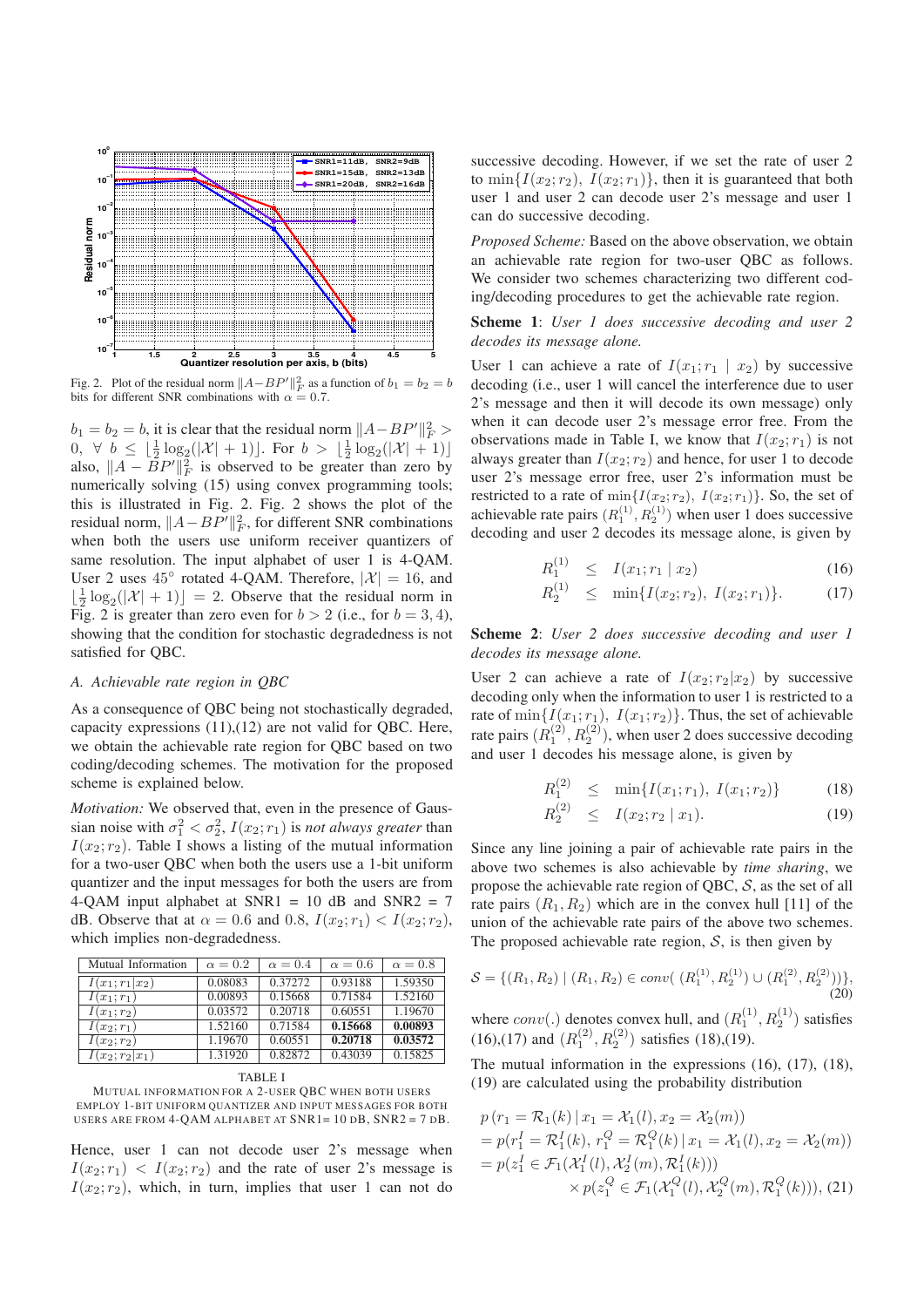where  $j = \sqrt{-1}$ , and  $\mathcal{X}_1(i)$ ,  $\mathcal{X}_2(i)$  refer to *i*th elements of sets  $\mathcal{X}_1$ ,  $\mathcal{X}_2$ , respectively. The region  $\mathcal{F}_1(.)$  is defined as

$$
\mathcal{F}_1(p,q,t) = \{ n \in \mathbb{R} \, | \, \mathbf{Q}_{b_1}(p+q+n) = t \},\tag{22}
$$

and  $n \sim \mathcal{N}(0, \sigma_1^2/2)$ . From (21), the marginal probability distributions  $p(r_1|x_1)$ ,  $p(r_1|x_2)$  and  $p(r_1)$  are calculated as

$$
p(r_1 = \mathcal{R}_1(k) | x_1 = \mathcal{X}_1(l))
$$
  
=  $\frac{1}{N_2} \sum_{m=1}^{N_2} p(r_1 = \mathcal{R}_1(k) | x_1 = \mathcal{X}_1(l), x_2 = \mathcal{X}_2(m)),$  (23)  

$$
p(r_1 = \mathcal{R}_1(k) | x_2 = \mathcal{X}_2(m))
$$

$$
= \frac{1}{N_1} \sum_{l=1}^{N_1} p(r_1 = \mathcal{R}_1(k) \,|\, x_1 = \mathcal{X}_1(l), x_2 = \mathcal{X}_2(m)), \quad (24)
$$

$$
p(r_1 = \mathcal{R}_1(k)) = \frac{1}{N_2} \sum_{m=1}^{N_2} p(r_1 = \mathcal{R}_1(k) | x_2 = \mathcal{X}_2(m)). \quad (25)
$$

Similarly, the probability distributions  $p(r_2|x_1, x_2)$ ,  $p(r_2|x_1)$ ,  $p(r_2|x_2)$  and  $p(r_2)$  can be calculated. Using the above probability distributions, the final expressions of (16)-(19) are given by Eqns. (26)-(29), which are listed in next page.

In the illustration of numerical results, we plot the boundary of the achievable rate region of two-user QBC by varying the proportion of power  $\alpha$  allocated to each user from 0 to 1, and finding the achievable rate pairs using (20). When both  $x_1$  and  $x_2$  take values from the same signal set, we consider rotation of the second user's signal set by an angle  $\theta$  with respect to the first user's signal set for further enlargement of the achievable rate region, i.e.,

$$
\mathcal{X}_2 \stackrel{\triangle}{=} \{ u \, e^{j\theta} \mid u \in \mathcal{X}_1 \},\tag{30}
$$

where  $\theta$  is the rotation angle. We observe that, the rate expressions now become a function of  $\theta$ , and hence they are explicitly denoted as  $R_1^{(1)}(\theta)$ ,  $R_2^{(1)}(\theta)$ ,  $R_1^{(2)}(\theta)$  and  $R_2^{(2)}(\theta)$ . The achievable rate region of QBC with rotation,  $S_{\theta}$ , is

$$
S_{\theta} = \left\{ (R_1, R_2) \mid (R_1, R_2) \in \text{conv}\Big(\bigcup_{\theta \in (0, 2\pi)} \left\{ (R_1^{(1)}(\theta), R_2^{(1)}(\theta)) \cup (R_1^{(2)}(\theta), R_2^{(2)}(\theta)) \right\} \right\}. (31)
$$

#### IV. QBC WITH UNIFORM QUANTIZER

In this section, we present the achievable rate region results for two-user QBC with uniform receiver quantization.

# A. Uniform Quantizer

A uniform b-bit quantizer,  $Q_b(.)$  acting on the real component of the analog received signal  $y$  is given by

$$
\mathbf{Q}_{b}(y^{I}) \stackrel{\triangle}{=} \begin{cases} & +1, & \zeta(y^{I}) > (2^{b-1} - 1) \\ & -1, & \zeta(y^{I}) < -(2^{b-1} - 1) \\ & \frac{2\zeta(y^{I}) + 1}{2^{b} - 1}, & \text{otherwise,} \end{cases}
$$
(32)

where  $\zeta(y^I) \stackrel{\triangle}{=} \left| \frac{y^I}{X^I} \right|$  $(2^b-1)$  $\frac{(-1)}{2}$ . The quantizer for the imaginary component,  $\mathbf{Q}_b(y^Q)$ , is defined likewise.

We assume that the user 1 uses a  $b_1$ -bit uniform quantizer and user 2 uses a  $b_2$ -bit uniform quantizer. Applying the above uniform quantizer to the analog received signal at the users 1 and 2, their quantized outputs on the real and imaginary components are given by

$$
r_1^I = Q_{b_1}(y_1^I), \t r_1^Q = Q_{b_1}(y_1^Q), \t (33)
$$
  
\n
$$
r_2^I = Q_{b_2}(y_2^I), \t r_2^Q = Q_{b_2}(y_2^Q).
$$
 (34)

With the uniform quantizer defined in (33) and (34), we numerically evaluate the proposed achievable rate region of two-user QBC using (31) or (20), the results of which are discussed in the following subsection.

B. Results and Discussion



Fig. 3. Plots of the boundary of the achievable rate region of QBC when the input alphabet for user 1 is 16-QAM and user 2 is rotated 16-QAM with SNR1 = 15 dB, SNR2 = 13 and  $b_1 = b_2 = 5$ .

In Fig. 3, we illustrate the significance of using the two schemes instead of assuming that the user with high SNR alone does successive decoding. Fig. 3 shows the proposed achievable rate region of QBC when the input alphabet for user 1 is 16-QAM and the input alphabet for user 2 is rotated 16-QAM. Both the users use 5-bit uniform quantizer with  $SNR1 = 15$  dB and  $SNR2 = 13$  dB. We observe that most of the contribution to the proposed achievable rate region of QBC is due to Scheme 1, i.e., the scheme of the user with high SNR doing successive decoding and the user with low SNR decoding his message alone. However, there is an appreciable contribution to the proposed achievable rate region of QBC when the user with low SNR performs successive decoding and the user with high SNR decodes his message alone, especially when the proportion of the total transmit power allotted to that user (the one with low SNR) is more than that of the other. For instance, observe the performance in the circled region of Scheme 2 in Fig. 3.

Fig. 4 shows the significance of rotation on the proposed achievable rate region of QBC when both the users use uniform quantizer of same resolution, i.e.,  $b_1 = b_2$  at SNR1 = 10 dB and SNR2 = 7 dB. The input alphabet for user 1 is 4-QAM and the input alphabet for user 2 is rotated 4-QAM. We observe that there is no increase in the achievable rate region for a 1-bit uniform quantizer due to rotation. Also, observe that for a  $b = 1$  bit uniform quantizer, *time-sharing* between the two users is sufficient to achieve the boundary points of the rate region. For  $b_1 = b_2 = 2$  or 3 bit uniform quantizers, there is a small increase in the achievable rate region due to rotation only when  $\alpha$  is around 0.5. The reason could be